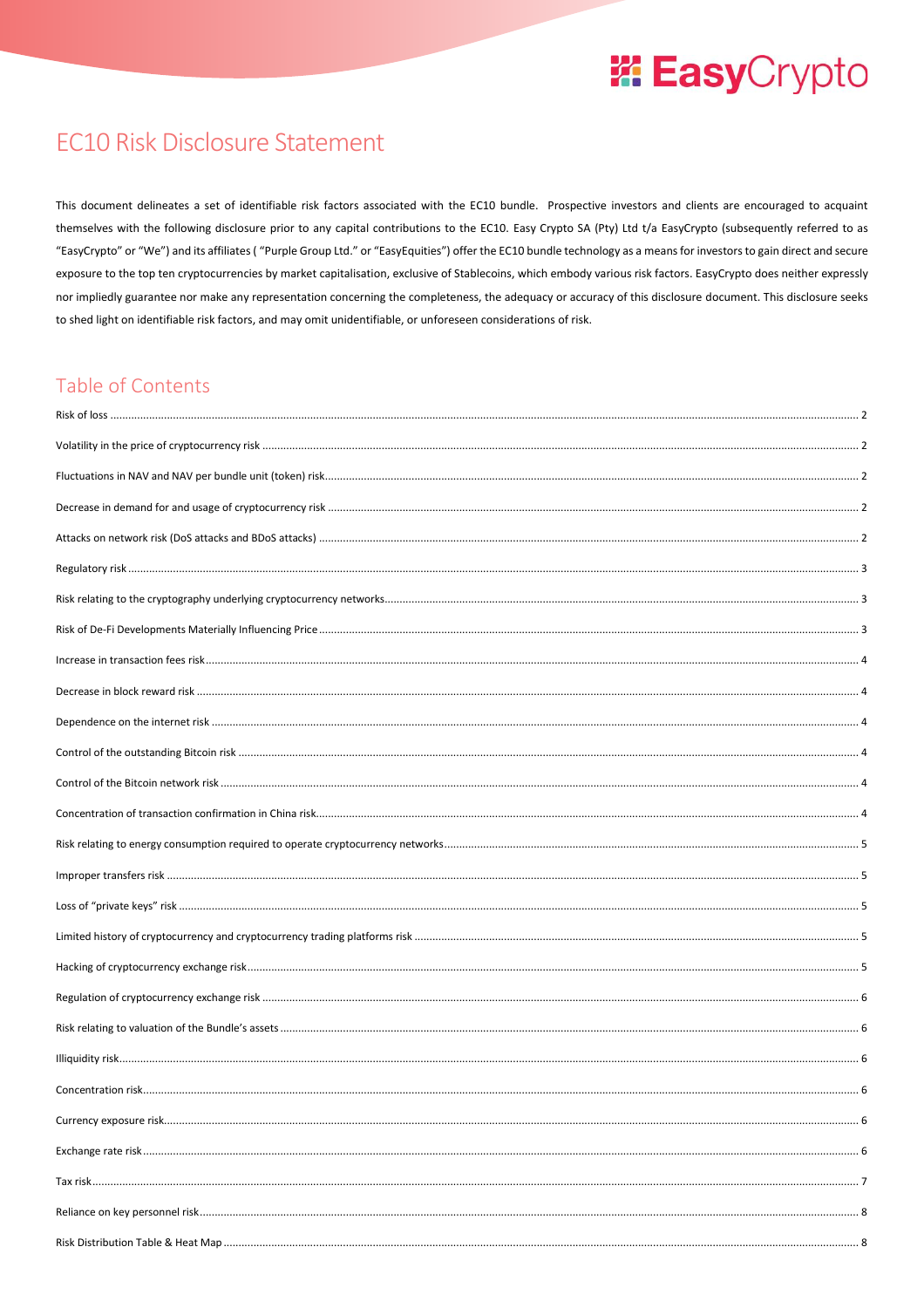#### <span id="page-1-0"></span>Risk of loss

Investing in cryptocurrencies involves risk of loss that clients and prospective clients should be prepared to bear. No investment process is free of risk and no strategy or risk management technique can guarantee returns or eliminate risk in any market environment. There is no guarantee that our bundle technology will be profitable. Past performance is not a representation of future performance. The value of cryptocurrencies and their respective price appreciation is not guaranteed and can fluctuate based on market conditions. The diversification benefits of the EC10 bundle does not ensure a profit nor protect against loss.

#### <span id="page-1-1"></span>Volatility in the price of cryptocurrency risk

The cryptoasset sector is subject to a high standard deviation of price (volatility), and since volumes are still maturing, any significant changes in market sentiment (by way of regulatory considerations, and other factors subsequently discussed) can induce large swings in volume and subsequent price changes. Such volatility has the potential to adversely affect the value the EC10 bundle. EasyCrypto discloses risk statistics associated with the EC10 bundle on a monthly basis within its minimum disclosure document (MDD). This is provided to inform clients and prospective investors of statistical changes and developments in the price behaviour of the EC10 volatility. The risk of price volatility warrants an investor base with a higher ability and willingness to adopt risk.

#### <span id="page-1-2"></span>Fluctuations in NAV and NAV per bundle unit (token) risk

The NAV per bundle unit (token) of the EC10 will vary according to, among other things, the value of the cryptocurrencies held by EasyCrypto, BitGo and its affiliates. EasyCrypto and its affiliates influence no control over the external factors that affect the value of the cryptocurrencies managed under the mandate of the bundle, including factors that affect the cryptocurrency markets generally such as general economic, market, regulatory and political conditions etc. Net asset value can then be defined as the best available estimate of the value of a marginal exchange applied to the full position managed by EASYCRYPTO. The internal risk management processes at EasyCrypto are exercised in the spirit of best investment practices and seek to minimize the tracking error exhibited between the bundle, and the cryptocurrency sector. The EC10 Index harnesses a "5% market capitalization buffering rule" to accommodate sustainable turnover. An eligible crypto asset that is held in the EC10 index will only be removed if there is an eligible crypto asset that exceeds its inflation-adjusted, free-float market capitalization by 5% as of 0:00 SAST on each of the 7 consecutive days up to and including the reconstitution. The buffer rule imposed by EasyCrypto may result in marginally higher tracking errors of the cryptocurrency sector, and thus may influence fluctuations in NAV and NAV per bundle unit/token.

#### <span id="page-1-3"></span>Decrease in demand for and usage of cryptocurrency risk

There is no assurance that the cryptocurrencies in the EC10 bundle will maintain their long-term value in terms of purchasing power in the future or that the acceptance of cryptocurrencies as a means for payments by mainstream retail merchants and commercial businesses will continue to grow. In the event that the price of the cryptocurrency sector declines, EasyCrypto expects the NAV per bundle unit to decline proportionately. Banks and other established financial institutions may refuse to process funds for cryptocurrency transactions, process wire transfers to or from cryptocurrency trading platforms, cryptocurrency related companies or service providers, or maintain accounts for persons or entities transacting of cryptocurrencies. Conversely, a significant portion of cryptocurrency demand is generated by speculators and investors seeking to profit from the short- or long-term holding of such cryptoassets. A decrease in demand and use of cryptocurrencies could adversely affect the NAV per bundle unit.

#### <span id="page-1-4"></span>Attacks on network risk (DoS attacks and BDoS attacks)

Cryptocurrency networks are periodically subject to distributed denial of service attacks to clog the list of transactions being tabulated by miners, which can slow the confirmation of authentic transactions. Another avenue of attack would be if a large number of miners were taken offline then it could take some time before the difficulty of the mining process algorithmically adjusts, which would stall block creation time and therefore transaction confirmation time. Developing cybersecurity research highlight previously unknown ways to execute a denial-of-service attack on a proof-of-work blockchain system. This is called a blockchain denial of service (BDoS). We find that the inherent properties of certain cryptocurrency protocol expose them to significantly cheaper DoS attacks. We acknowledge the fact that blockchain protocols rely on incentives for security. Miners are rewarded for their participation with cryptocurrency. When those incentives no longer align to promote good behaviour, the system is at risk. BDoS exploits miners' rationality by awarding them higher profit for playing against the system than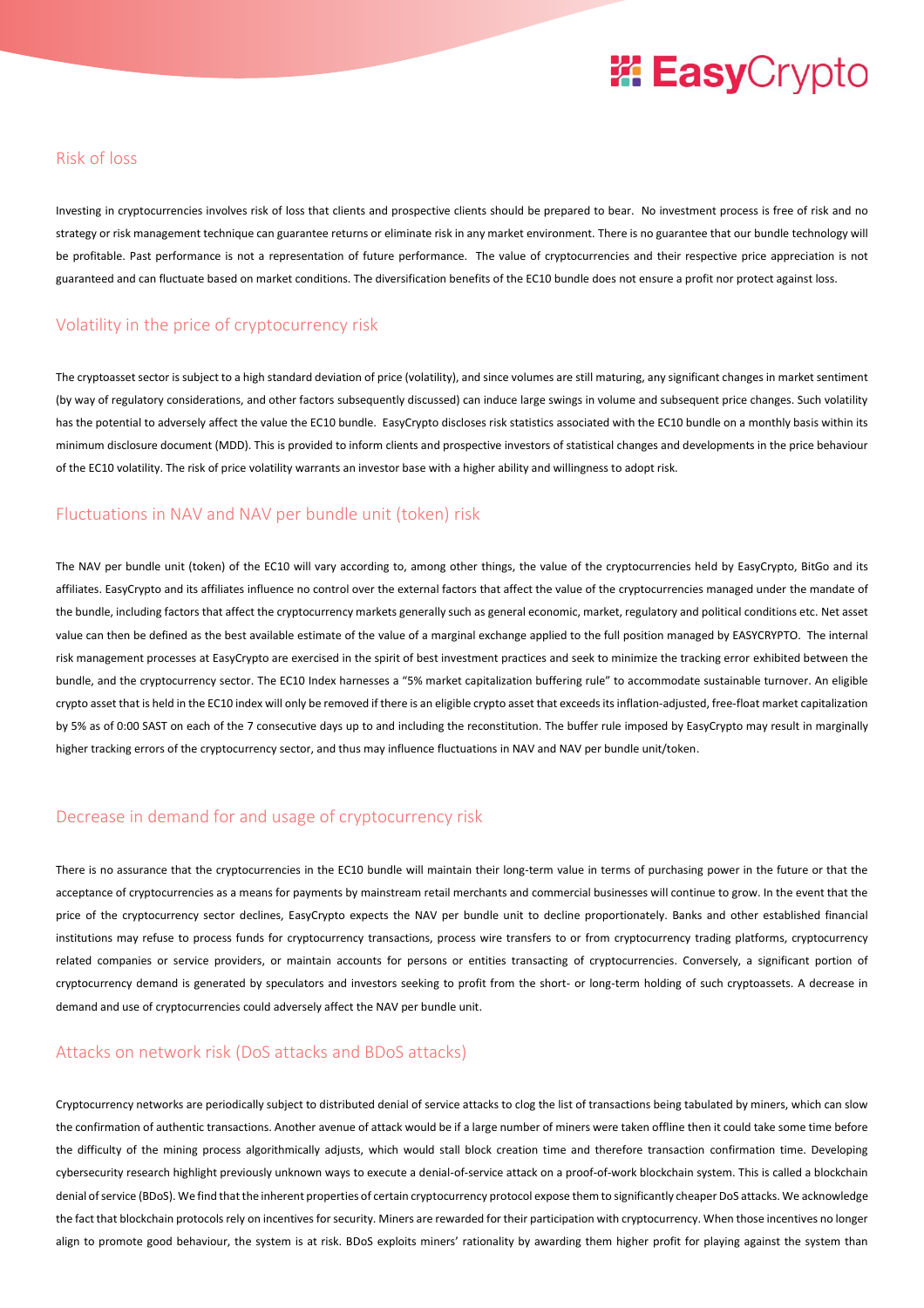following its rules. Research shows this would require a significant 21% control of the entire blockchain network of the cryptocurrency. Thus EasyCrypto recognizes this as a potential risk which may adversely impact the prices of cryptocurrencies in the future.

#### <span id="page-2-0"></span>Regulatory risk

EasyCrypto acknowledges domestic regulatory risk may materially influence future bundle management decisions and alter the mandate of the EC10 instrument. Cryptoassets are unregulated in South Africa, and consumers do not have legal recourse, or the protection of a regulator should something go wrong with their investment. There is also the risk that new legislation could materially change the cryptocurrency landscape or their legality. The current state of South African cryptocurrency regulation is currently ambiguous and subject to change. EasyCrypto and its affiliates are closely monitoring regulatory developments to ensure legal compliance. Furthermore, while South Africa does not currently appear to have any laws regulating custodianship of cryptocurrencies, the Crypto Assets Regulatory Working Group (CARW), in its recently released consultation paper, proposed regulatory action that would encompass this area of activity. A domestic cryptocurrency ban may materially jeopardize the current format of the EC10 bundle. EASYCRYPTO is also monitoring developments in the legislation of cryptocurrency custodianship. Moreover, EasyCrypto recognizes international changes in the regulatory environment may materially influence the price of cryptocurrencies in the EC10 bundle, especially such changes made by leading global economies.

#### <span id="page-2-1"></span>Risk relating to the cryptography underlying cryptocurrency networks

Although the Bitcoin network is currently the most widely-adopted digital asset network, it's accompanying blockchain and other cryptographic & algorithmic protocols governing the issuance of digital assets represent a new and rapidly evolving industry that is subject to a variety of cryptographic risks. The cryptography underlying cryptocurrencies may prove to be vulnerable to cyberattacks, or developments in mathematics and/or technology, including advances in digital computing, algebraic geometry and quantum computing, could result in such cryptography becoming ineffective or outdated. Given the current state of technology, tremendous computing power would be required to infiltrate the cryptographic procedures of say, Bitcoin, however, the same may not be true for altcoins in the EC10 bundle. Cryptocurrencies with a smaller reach of widespread adoption, or lower market capitalisation may be susceptible to malicious actors taking advantage of the lower margin of participants in the network, thus potentially jeopardizing their cryptographic procedures. If any technological developments do arise possessing the capability to breach cryptographic protocols, altcoins may be the first targets ensuing such developments.

#### <span id="page-2-2"></span>Risk of De-Fi Developments Materially Influencing Price

Contributors such as software developers and miners may not agree on the most appropriate means of maintaining and developing cryptocurrency software. These disputes may adversely affect the supply and price of cryptocurrencies which in turn may adversely affect the NAV per bundle unit. Any divergence in future cryptocurrency-based software may materially influence the efficacy of De-Fi applications and the widespread route of implementation that business choose to implement. If such divergences were to arise subsequent to widespread adoption it carries a greater potential for material influence of cryptocurrency prices in the EC10 bundle. Though unlikely, the ensuing incentive structure for miners in such a scenario may also materially change incentives and exhibit activities detrimental to cryptographic protocol such as those embodied by BDoS attacks.

While many contributors to Bitcoin and altcoin software are employed by companies in the industry, most of them are not directly compensated for helping to maintain the protocol. As a result, there are no contracts or guarantees that such individuals will continue to contribute to such software development. Thus, any forthcoming reliance of developers of De-Fi applications may, or may not, heighten the extent to which prices of the EC10 constituents are materially influenced. EasyCrypto acknowledges, future technology may rely on cryptographic procedures of instruments in the EC10, and consequently, may pose a potential risk as to the associated volatility embedded in such dependencies. Though such developments may bode well for forthcoming price fluctuations, it may also be worthy of long-term determinant of cryptocurrencies depending on the nature of occurrences of developmental risk factors. In the wake of such developments, additional unforeseen risk factors may arise.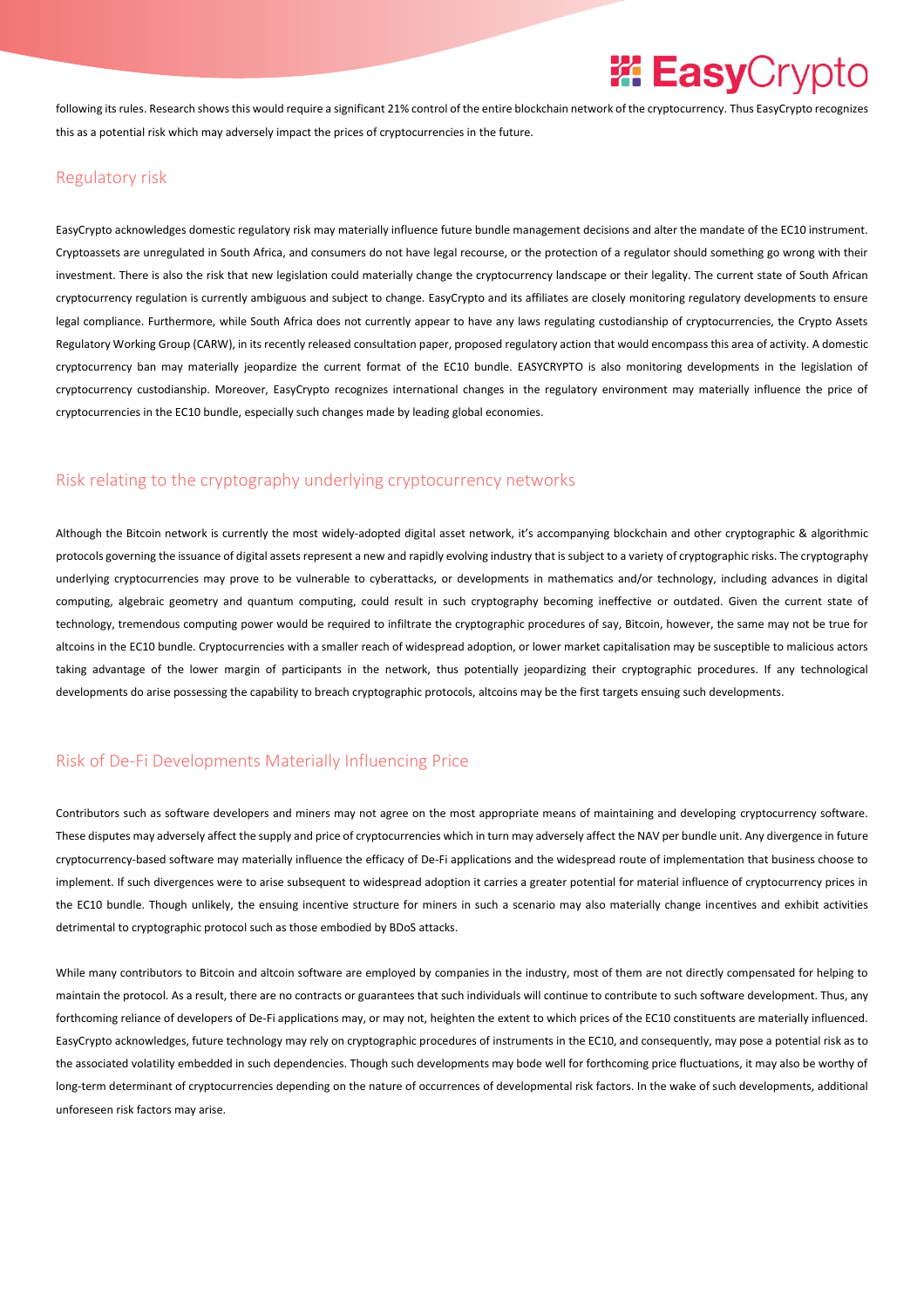#### <span id="page-3-0"></span>Increase in transaction fees risk

Cryptoasset miners, functioning in their transaction confirmation capacity, collect fees for each transaction they confirm. Miners confirm transactions by adding previously unconfirmed transactions to new blocks in the blockchain. Miners are not forced to confirm any specific transaction, but they are economically incentivized to confirm valid transactions as a means of collecting fees. Miners have historically accepted relatively low transaction confirmation fees because miners have very low marginal cost of validating unconfirmed transactions. If miners collude in an anticompetitive manner to reject low transaction fees, then bitcoin users could be forced to pay higher fees, thus reducing the attractiveness of various cryptographic network in the EC10. Bitcoin mining occurs globally and it may be difficult for authorities to apply antitrust regulations across multiple jurisdictions. EasyCrypto recognizes any collusion among miners may adversely impact the NAV per bundle unit. However, the current incentive structures across the globe do not currently accommodate such corroborated levels of effective collusion, and is thus unlikely. Nevertheless, this risk factors is worthy of contemplation.

#### <span id="page-3-1"></span>Decrease in block reward risk

The block reward of Bitcoin will decrease over time. On May 11, 2020, the block reward reduced from 12.5 to 6.25 Bitcoin. The block reward will decrease to 3.125 Bitcoin in 2024, and so forth. As the block reward continues to decrease over time, the mining incentive structure will transition to a higher reliance on transaction verification fees in order to incentivize miners to continue to dedicate processing power to the blockchain. If transaction verification fees become too high, the marketplace may be reluctant to use Bitcoin, or other cryptocurrencies. Such decreased demand for cryptocurrencies may adversely affect the NAV per bundle unit.

#### <span id="page-3-2"></span>Dependence on the internet risk

Bitcoin miners (and full nodes) relay transactions to one another via the internet, and when blocks are mined they are also forwarded via the internet. Vendors of goods and services that accept cryptoassets access their blockchain via the internet, and most customers access a Vendor's goods and services via the internet. Thus, the entire system is dependent upon the continued functioning of the internet. EasyCrypto acknowledges any events jeopardising the global internet system will carry the potential to materially influence of the price constituents in the EC10 bundle. Such drastic events may be the occurrence of solar flares disabling all electronic communication systems on Earth, meteoric collision with crucial satellites, or the outbreak of global war.

#### <span id="page-3-3"></span>Control of the outstanding Bitcoin risk

Approximately 20% of Bitcoin which is currently outstanding is held by 115 bitcoin addresses. While concentration in respect of Bitcoin holdings has decreased significantly over the past couple years it is still concentrated. If one of these top holders of Bitcoin were to liquidate their position, this could cause volatility in the price of Bitcoin and in turn adversely affect the NAV per bundle unit. The same concentration structures may exists for the other constituents in the EC10, whereby, major holders of such cryptoassets may materially influence the price if they were to sell a significant proportion of their holdings. EasyCrypto acknowledges such concentration risks are inherently embedded in most financial markets, including the cryptoasset sector.

#### <span id="page-3-4"></span>Control of the Bitcoin network risk

<span id="page-3-5"></span>If an entity gains controls over 51% of the compute power (hash rate) the entity could use its majority share to double spend bitcoin. Essentially, the entity would send bitcoin to one recipient, which is confirmed in the existing blockchain, while also creating a shadow blockchain that sends that same bitcoin to another entity under its control. After a period of time, the entity will release its hidden blockchain and reverse previously confirmed transactions, and due to the way mining works, that new blockchain will become the record of truth. This would significantly erode trust in the Bitcoin Network to store value and serve as a means of exchange which may significantly decrease the value of the bitcoin and in turn the NAV per bundle unit. EasyCrypto acknowledges the same risk of control and market manipulation may occur for other constituents in the EC10 bundle.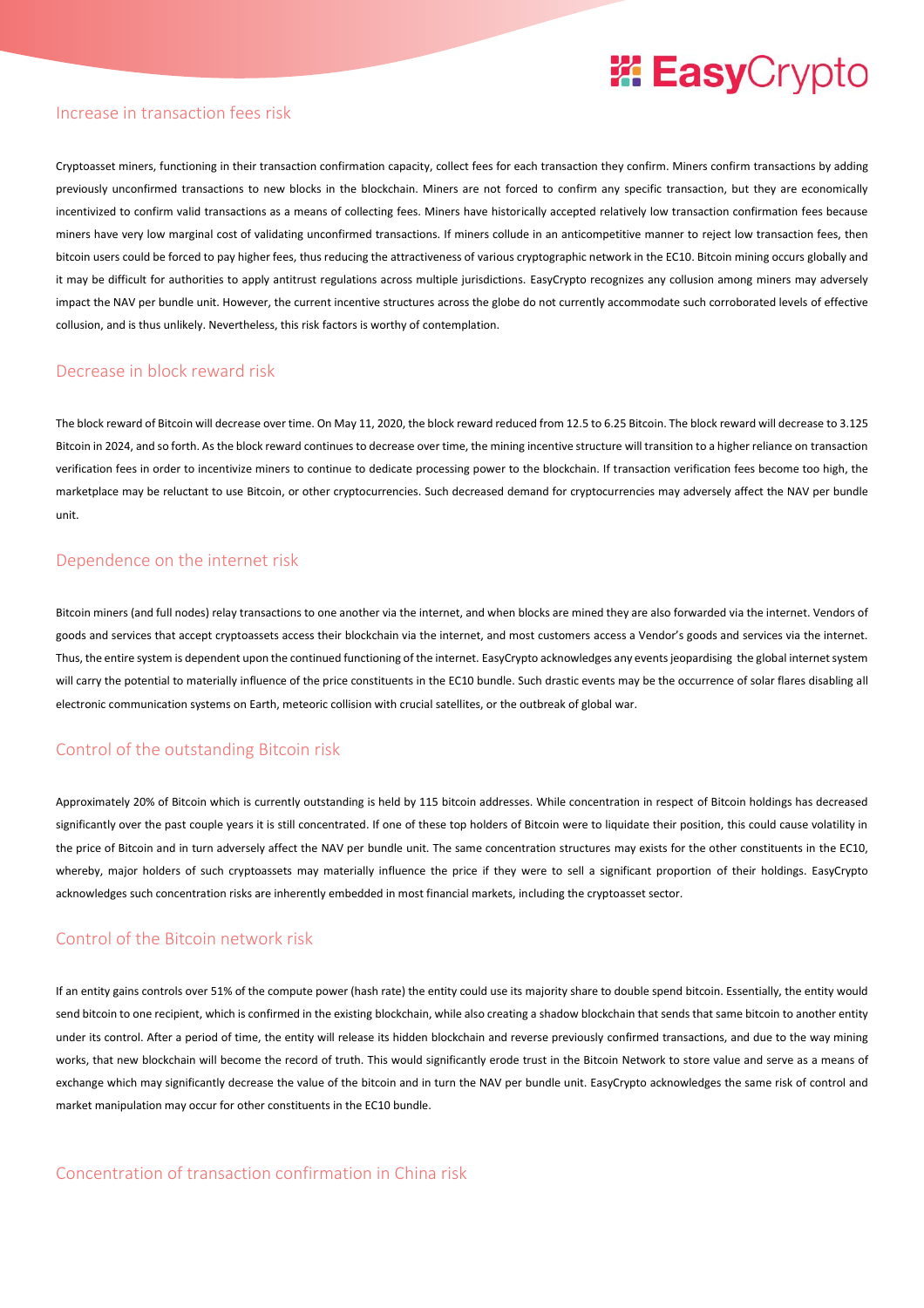### *EasyCrypto*

Due to preferential electricity discounts, there are large mining pools operating in China which have significant sway over the cryptoasset networks. The Chinese government could influence the operations of these miners in a number of ways (i.e. the Chinese government could cut off the miners' connection to the Bitcoin Network). In the past the Chinese government partially banned Bitcoin, and there is no guarantee that it will not attempt to impose a full ban on Bitcoin. If it were to ban Bitcoin, it may dissuade miners in China from continuing to mine Bitcoin which could be detrimental to cryptoasset networks. EasyCrypto acknowledges the potential influence Chinese regulation may have on the behaviour of price for constituents in the EC10 bundle.

#### <span id="page-4-0"></span>Risk relating to energy consumption required to operate cryptocurrency networks

Because of the significant computing power required to mine cryptoassets, the network's energy consumption as a whole may ultimately be deemed to be or indeed become unsustainable (barring improvements in efficiency which could be designed for the protocol). This could pose a risk to broader and sustained acceptance of the network as a peer-to-peer transactional platform. EasyCrypto acknowledges the energy requirements to validate cryptographic transactions may disincentivize miners, negatively influence public perception of cryptographic technology, and thus potentially negatively influence the price constituents in the EC10 bundle.

#### <span id="page-4-1"></span>Improper transfers risk

Cryptocurrency transfers may be irreversible. An improper transfer (whereby a cryptoasset is accidentally sent to the wrong recipient), whether accidental or resulting from theft, can only be undone by the receiver of the cryptoasset agreeing to send the asset back to the original sender in a separate subsequent transaction. To the extent the bundle erroneously transfers, whether accidental or otherwise, cryptoassets in incorrect amounts or to the wrong recipients, the bundle may be unable to recover the cryptoassets, which could adversely affect an investment in the bundle units.

#### <span id="page-4-2"></span>Loss of "private keys" risk

The loss or destruction of certain "private keys" (numerical codes required by the bundle to access its cryptoassets) could prevent EASYCRYPTO from accessing its cryptoassets. Loss of these private keys may be irreversible and could result in the loss of all or substantially all of the bundle's assets. EasyCrypto acknowledges the severity of this risk and applies stringent risk management procedures to ensure client assets are secure.

#### <span id="page-4-3"></span>Limited history of cryptocurrency and cryptocurrency trading platforms risk

Bitcoin and other cryptocurrencies in the EC10 bundle generally are new technological innovations with a limited history. There is no assurance that usage of cryptoassets and their blockchains will continue to grow. Cryptocurrency exchanges have a limited operating history. Since 2009, several bitcoin trading platforms have been closed or experienced disruptions due to fraud, failure, security breaches or distributed denial of service attacks. In many of these instances, the customers of such trading platforms were not compensated or made whole for the partial or complete loss of funds held at such cryptoasset trading platforms. The potential for instability of cryptoasset trading platforms and the closure or temporary shutdown of bitcoin trading platforms due to fraud, business failure, hackers, distributed denial of service attacks or malware or government-mandated regulation may reduce confidence in cryptocurrencies, which may adversely affect the NAV per ETF Unit. Public cryptoasset trading platforms have a limited history. The price of cryptocurrencies on trading platforms throughout the world has historically been volatile and subject to influence by any number of factors including supply and demand, geo-political uncertainties, macroeconomic concerns such as inflation, speculative investor interest, and the level of liquidity on such exchanges (among other factors discussed in this report). As an appropriate resolve, EASYCRYPTO distributes this risk by harnessing several exchanges in the purchasing procedures of cryptoassets in the EC10 (See EC10 Index Rules & Ancillary Disclosures on the EASYCRYPTO website).

#### <span id="page-4-4"></span>Hacking of cryptocurrency exchange risk

Certain cryptocurrency trading platforms have in the past been compromised by hackers and malware. In the event that a cryptoasset trading platform is hacked such an event may result in the in the closure or temporary closure of a trading platform (or exchange) or reduce investor confidence in cryptoassets generally which could affect the price of EC10 constituents and in turn adversely affect the NAV per bundle unit. EasyCrypto acknowledges the infancy of the cryptocurrency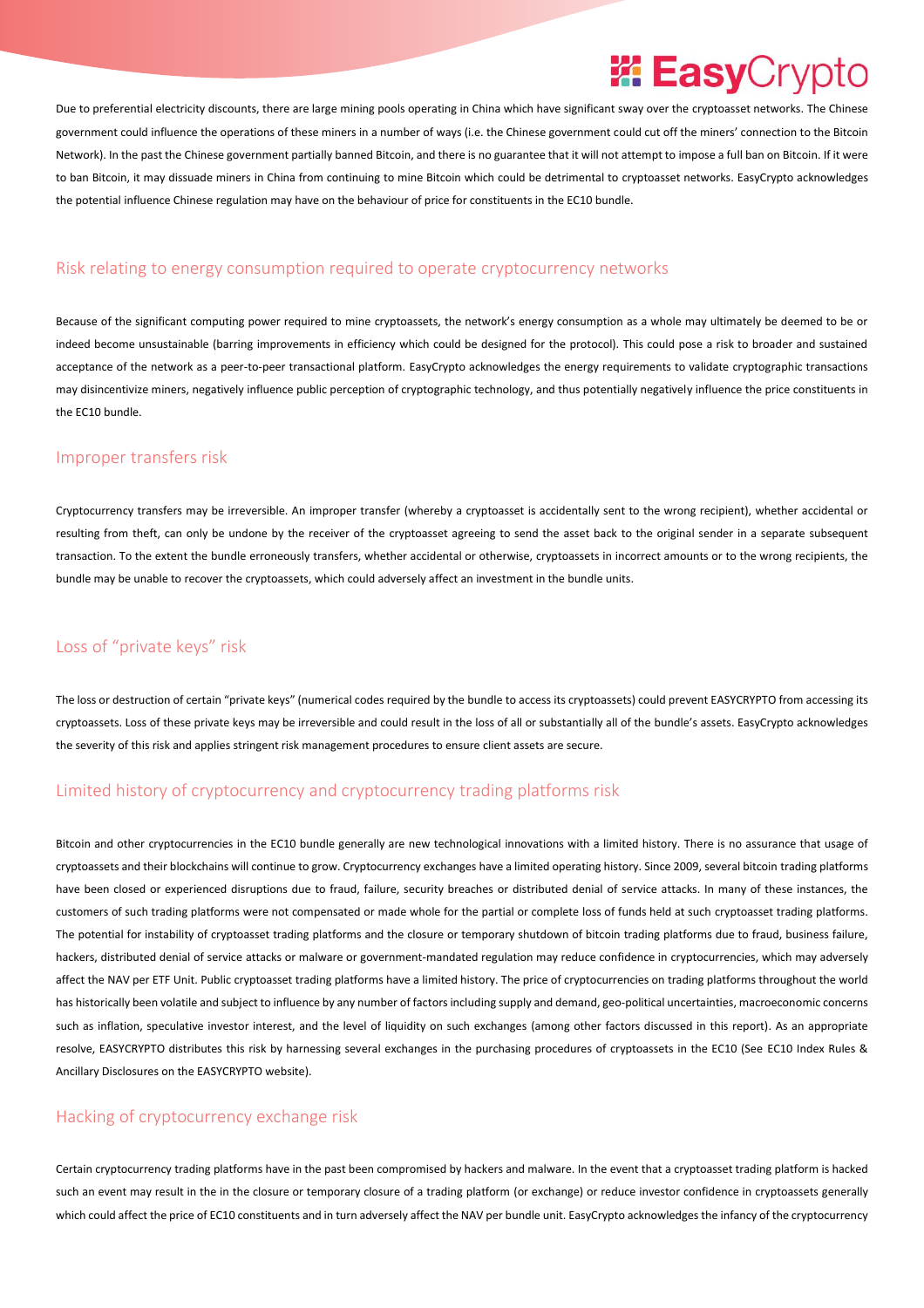### *EasyCrypto*

sectors may expose it to a greater degree of risk through hacking of crypto-exchanges. As an appropriate resolve, EASYCRYPTO distributes this risk by harnessing several exchanges in the purchasing procedures of cryptoassets in the EC10 (see EC10 Index Rules & Ancillary Disclosures on the EASYCRYPTO website).

#### <span id="page-5-0"></span>Regulation of cryptocurrency exchange risk

Cryptoasset trading platforms are spot markets on which Bitcoin can be exchanged for U.S. dollars. Cryptoasset trading platforms are not regulated as securities exchanges or commodity futures exchanges under the securities or commodity futures laws of South Africa. EasyCrypto seeks to ensure that the cryptocurrency exchanges on which the bundle transacts are reputable, stable and in compliance with domestic regulatory standards and best investment practices. EasyCrypto acknowledges any forthcoming regulation pertaining to cryptocurrency exchanges may materially influence the prices of constituents in the EC10 bundle.

#### <span id="page-5-1"></span>Risk relating to valuation of the Bundle's assets

The valuation of the bundle's assets may involve uncertainties and judgement determinations, and, if such valuations should prove to be incorrect, the NAV per bundle unit could be adversely affected. EasyCrypto may face a conflict of interest in valuing the cryptoassets held by the bundle because the values assigned will affect the calculation of the management fee payable by the bundle to it. EasyCrypto acknowledges certain price deviations may arise between EASYCRYPTO and its affiliates due to divergences price principals. Namely, the EasyEquities closing price occurs upon the value they close trading for their clients (close on US markets hours). EasyCrypto affiliates may adopt an aggregation of their buy and sell price which is illustrated to all clients using such platforms. EasyCrypto affiliates may charge a spread on buy and sell, so their prices may differ to the prices quoted on the EASYCRYPTO website or minimum disclosure documents. The attached prices from our system used in consonance with minimum disclosure documents are based on midnight UTC time, 2AM SAST.

#### <span id="page-5-2"></span>Illiquidity risk

The bundle may not always be able to liquidate its cryptoasset position at a desired price. It may become difficult to execute a trade at a specific price when there is a relatively small volume of buy and sell orders in the marketplace, across the elected cryptoasset exchange platforms. Unexpected market illiquidity may cause major losses to the holders of cryptoassets. The amount of cryptoassets that the bundle may acquire increases the risks of illiquidity by both making its cryptocurrencies difficult to liquidate and in liquidating, the bundle may significantly affect the price of the EC10 constituents.

#### <span id="page-5-3"></span>Concentration risk

The EC10 bundle was created to invest in the top 10 cryptocurrencies by market capitalisation and is not expected to have significant exposure to any other investments or assets. The NAV per bundle unit may be more volatile than the value of a more broadly diversified portfolio and may fluctuate substantially over short periods of time. This may have a negative impact on the NAV per bundle unit. EasyCrypto acknowledges since the weighting principals of the bundle are market-cap weighted; a significant concentration risk may foster heavily weighted exposure of the largest cryptocurrency in the sector (e.g. Bitcoin). Thus the predominantly weighted asset may deliver significant contributions to the volatility of the EC10 bundle.

#### <span id="page-5-4"></span>Currency exposure risk

The EC10 bundle will purchase U.S. dollar denominated cryptoassets. South African investors should be aware that the bundle will not hedge the investor's investment in the bundle against South African currency exposure. Fluctuations in the value of the South African Rand relative to the U.S. dollar will impact the relative value of an investor's investment in South African Rands. If the value of the South African Rand has increased relative to the U.S. dollar, the return on the cryptoasset converted into South African Rands may be reduced, eliminated or made negative. The opposite can also occur and if it does occur, a South African investor and the value of such investor's investment converted into South African Rand may benefit from an increase in the value of the U.S. dollar relative to the South African Rand. EasyCrypto acknowledges exchange rate fluctuations may pose a currency exposure risk in the EC10 instrument.

#### <span id="page-5-5"></span>Exchange rate risk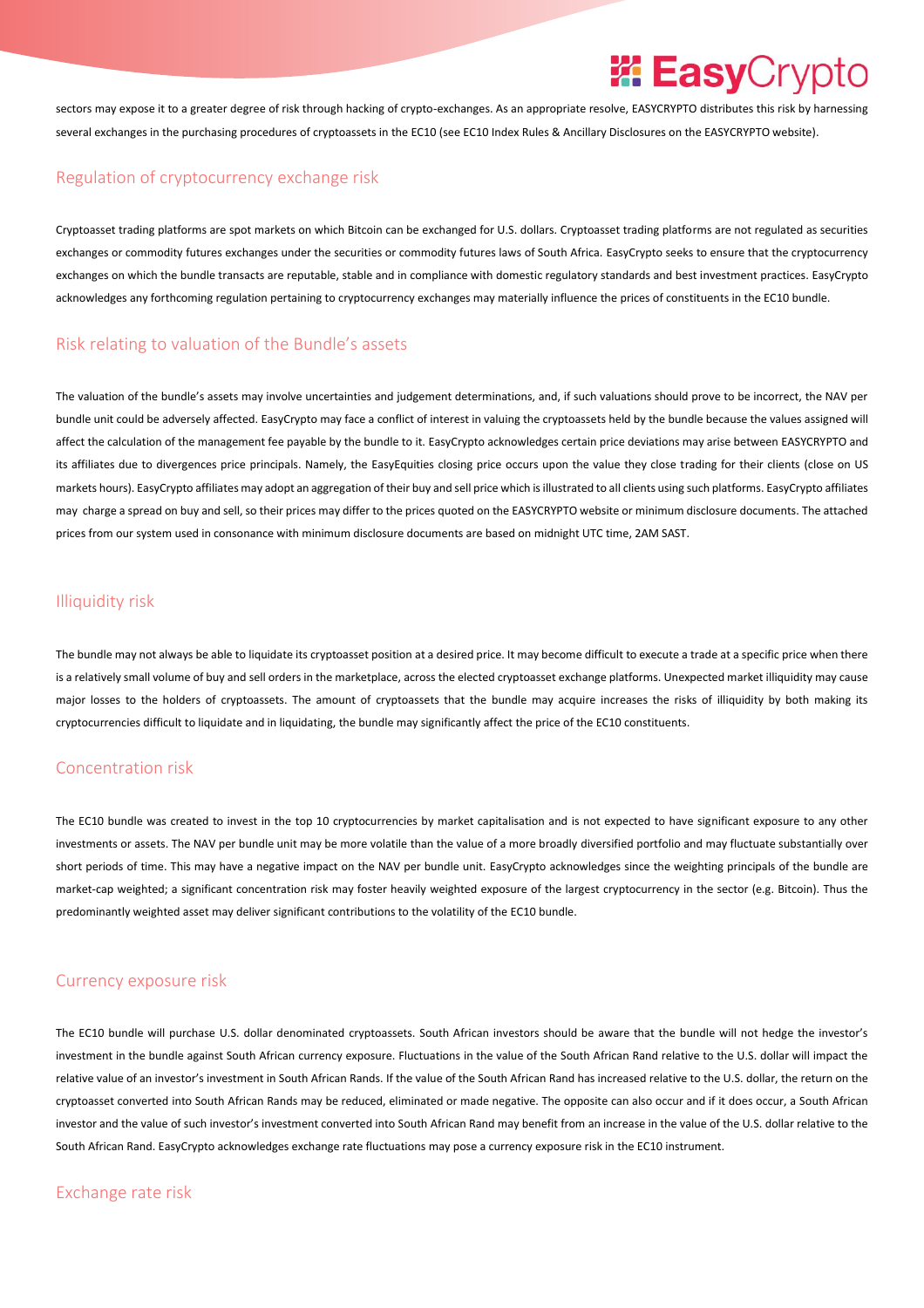### *EasyCrypto*

The assets and liabilities of the bundle are valued in US Dollars. The bundle will purchase EC10 cryptocurrency constituents which are denominated in U.S. dollars. For the purposes of calculating the NAV per bundle unit, EASYCRYPTO will convert, on a weekly basis, the value of the cryptoassets held in the bundle's portfolio into South African Rand. Fluctuations in the value of the South African Rand relative to the U.S. dollar will impact the NAV per bundle unit. If the value of the South African Rand has increased relative to the U.S. dollar, the return on the EC10 cryptoassets may be reduced, eliminated or made negative. The opposite can also occur and if it does occur, the bundle may benefit from an increase in the value of the U.S. dollar relative to the South African Rand.

#### <span id="page-6-0"></span>Tax risk

South African residents, be that companies or individuals, are taxed on their worldwide income and not simply income generated within the republic. This fundamental tax principle means that there are multiple considerations regarding cryptocurrency tax risk in South Africa which extend to the EC10 bundle. Such considerations include legal and technological aspects that pose both risks and opportunities for investors and traders alike. Legal considerations impact the tax liability itself such as gross income, capital gains, foreign exchange currency, VAT and deductibility while technological considerations impact on the administrative side of tax law. It is therefore crucial that all taxpayers involved in this familiarise themselves with these considerations to take advantage of as well as avoid the various legal consequences. The first of these considerations, namely gross income, entails that the income generated from trade constitutes income in nature. Such an income is typically linked in South Africa with a taxpayer's trade i.e. where a person's profession entails the trading of cryptocurrencies (be that in the form of indices or other investment vehicles.) This amount will be included in his gross income in the calculation of tax payable to the South African Revenue Service (SARS.) Trade in this sense means that these cryptocurrencies will be treated as trading stock in the pursuit of making a profit through speculation, meaning that the disposal thereof will constitute gross income (which is the basis upon which taxable income is calculated. In addition to the income that is generated, if the trader is in the highest income tax bracket as an individual (45% tax bracket) and seeks to deduct a loss from its trade to limit tax liability, section 20A of the Income Tax Act will come into play (the 'ringfencing' provision.) It is important to note then that this provision does not apply to companies. However, section 11(a) of the Income Tax Act sets out the general deduction formula, meaning that expenses meeting these requirements will be deductible against its gross income to calculate taxable income. If an investor decides to hold onto cryptocurrency shares on the side for a period of 3 years or more however, these expenditures will not be deductible as SARS will view this as a change of intention from income to capital in nature in terms of section 9C of the Income Tax Act.

The second of these considerations is capital gains tax. The trade of cryptocurrencies both within and outside South Africa (cross-border) will attract capital gains consequences at the effective prescribed rate of 22.4% for companies. Tax note especially for cross-border transactions of cryptocurrencies, that paragraph 43 of the Eight Schedule applies rather than the traditional section 26A in terms of foreign exchange transactions. VAT implications constitutes the third legal consideration in terms of the provision of financial services. Cryptocurrencies provided for by financial services in terms of its trade are exempt from VAT. This falls under the exemption of all other financial services in the country, with the effect being that an investor cannot charge or claim VAT on those products. This principle is based on the decentralised nature of cryptocurrency, making it difficult to track and monitor in terms of VAT implications. Additionally, the question around trading stock's deductibility arises. In terms of section 22 of the Income Tax Act, left over/unsold stock at the financial year-end are deductible during the calculation of its taxable income. An investor would naturally then enquire whether any left of cryptocurrency unsold at year-end would be deductible in terms of this section. But this deduction, according to current legislation, is not allowed as legislation currently only provides this deduction for physically manufactured goods. Therefore, even though the cryptocurrencies themselves are considered stock as per their trade, such a deduction will not be allowed as this stock has not been physically manufactured.

One last consideration of the risks of cryptocurrencies is the current administrative movements of SARS and recent developments. This comes in the form of SARS issuing audit letters to cryptocurrency investors to discourage undisclosed cryptocurrency holdings. This highlights that despite its prima facie anonymity, SARS has the ability (through working with people with the technical expertise) of tracing the technological source of such trading and so those who have not disclosed such investments will be subject to SARS' investigations. According to SARS, all cryptocurrencies must be declared to it even if the cryptocurrency has not yet been realised/cashed out in Rands. This extends to any strict cryptocurrency exchange (i.e. where no exchange of Rands was involved) or even mined. Intentional/fraudulent failure to disclose this will constitute in an offence that, upon conviction, results in a fine and possible 2 year imprisonment. Gross failure to disclose this could result in penalties more than double the tax owed plus interest and if found guilty of tax evasion, up to triple the original amount. It is important however, that these administrative considerations are based on tax principles not tax laws i.e. no laws have been promulgated strictly in terms of cryptocurrencies as of yet, SARS is merely implementing existing tax principles. With all these administrative hurdles, it is important to note that upon an erroneous decision by SARS, the taxpayer can object and subsequently appeal (if the objection is rejected) SARS' decisions. For companies this will be heard in the Tax Court as it deals with issues over R1 million, otherwise the first port of call would be the Tax Board. Crucially, however, that even if there is a dispute/appeal, the taxpayer will still be liable on the initial amount pending the outcome of the appeal and will only be reimbursed (if successful) after the appeal has been decided. Therefore, a taxpayer cannot delay paying this tax even for decisions being appealed or objected to. In conclusion, EasyCrypto acknowledges individual and corporate taxpayers have many factors that must be considered when dealing with cryptocurrencies in a legal taxation context. Consequences range far and wide from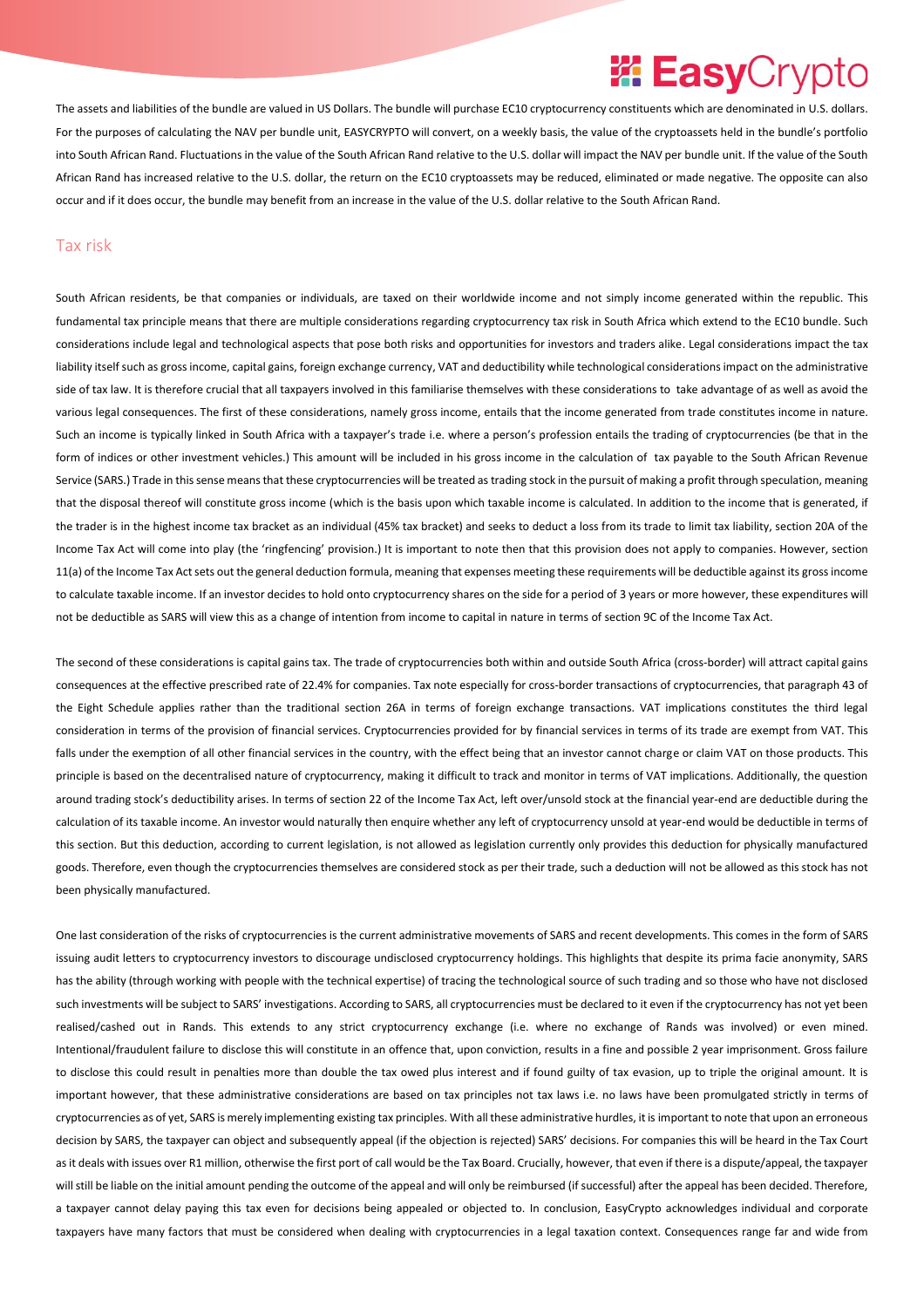income, capital and administrative hurdles that must be overcome and/or complied with to avoid SARS' scrutiny on this matter. SARS is developing tax nomenclature of cryptocurrencies as a new untapped revenue source, especially in light of the strained nature of the public fiscus before and during the COVID-19 pandemic.

#### <span id="page-7-0"></span>Reliance on key personnel risk

EasyCrypto depends, to a great extent, on the services of a limited number of individuals in connection with the services provided to the EC10 bundle. The loss of such services or the loss of some key individuals could impair the ability of EasyCrypto to perform its management, portfolio management and administrative services on behalf of the bundle.

#### <span id="page-7-1"></span>Risk Distribution Table & Heat Map

The following disclosure of risk distribution is entirely conjectural, whereby the determination of impact, likelihood and risk rating of the respective risk factors are subjective. The following analysis is compiled in the spirit of sound risk disclosure, and best investment practices. EasyCrypto does neither expressly nor impliedly guarantee nor make any representation concerning the completeness, the adequacy or accuracy of the following impact, likelihood and risk rating of aforementioned risk factors.

| <b>Brief Risk Description</b>                                                   | Impact   | Likelihood            | <b>Risk Rating</b> |
|---------------------------------------------------------------------------------|----------|-----------------------|--------------------|
| <b>Risk of loss</b>                                                             | Severe   | Likely                | <b>Critical</b>    |
| Volatility in the price of cryptocurrency risk                                  | Severe   | <b>Almost Certain</b> | Critical           |
| Fluctuations in NAV and NAV per bundle unit (token) risk                        | Major    | <b>Almost Certain</b> | <b>Critical</b>    |
| Decrease in demand for and usage of cryptocurrency risk                         | Major    | Possible              | High               |
| Attacks on network risk (DoS attacks and BDoS attacks)                          | Severe   | Unlikely              | <b>Medium</b>      |
| Regulatory risk                                                                 | Major    | Likely                | Critical           |
| Risk relating to the cryptography underlying cryptocurrency networks            | Moderate | Possible              | <b>Medium</b>      |
| Risk of De-Fi developments materially influencing price                         | Moderate | Possible              | <b>Medium</b>      |
| Increase in transaction fees risk                                               | Major    | Possible              | <b>High</b>        |
| Decrease in block reward risk                                                   | Moderate | <b>Almost Certain</b> | High               |
| Dependence on the internet risk                                                 | Major    | Unlikely              | <b>Medium</b>      |
| Control of the outstanding Bitcoin risk                                         | Severe   | Possible              | <b>High</b>        |
| Control of the Bitcoin network risk                                             | Severe   | Possible              | <b>High</b>        |
| Concentration of transaction confirmation in China risk                         | Moderate | Likely                | <b>High</b>        |
| Risk relating to energy consumption required to operate cryptocurrency networks | Minor    | Almost Certain        | <b>Medium</b>      |
| Improper transfers risk                                                         | Major    | Unlikely              | <b>Medium</b>      |
| Loss of "private keys" risk                                                     | Major    | Unlikely              | <b>Medium</b>      |
| Limited history of cryptocurrency and cryptocurrency trading platforms risk     | Moderate | Possible              | <b>Medium</b>      |
| Hacking of cryptocurrency exchange risk                                         | Major    | Rare                  | Low                |
| Regulation of cryptocurrency exchange risk                                      | Major    | Possible              | <b>High</b>        |
| Risk relating to valuation of the Bundle's assets                               | Minor    | Possible              | <b>Medium</b>      |
| <b>Illiquidity risk</b>                                                         | Minor    | Possible              | <b>Medium</b>      |
| Concentration risk                                                              | Major    | Likely                | Critical           |
| Currency exposure risk                                                          | Moderate | Almost Certain        | <b>High</b>        |
| Exchange rate risk                                                              | Moderate | Almost Certain        | <b>High</b>        |
| Tax risk                                                                        | Severe   | Likely                | Critical           |